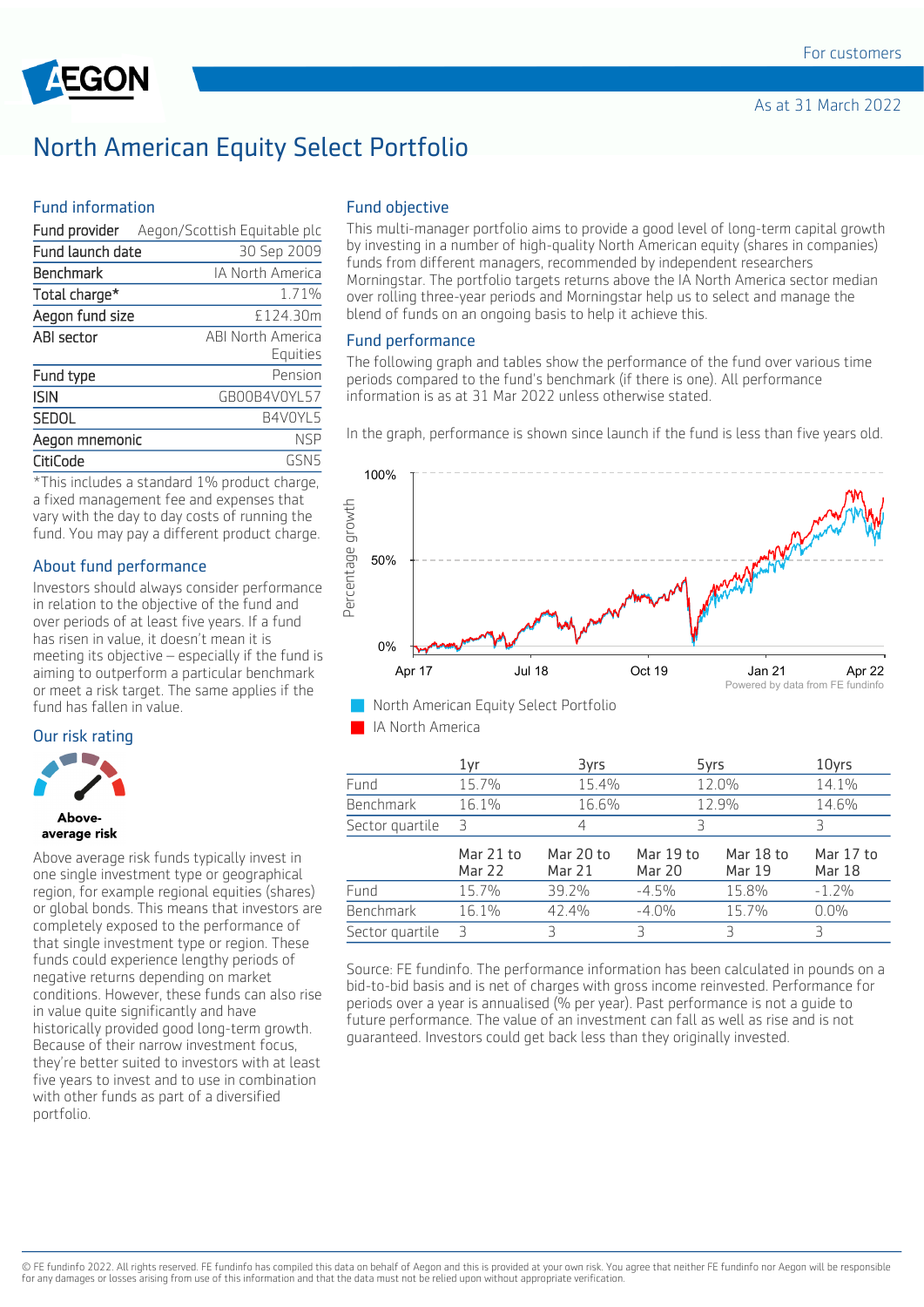# North American Equity Select Portfolio

### Underlying fund

### Fund mgmt group

Aegon/Scottish Equitable plc

### Fund manager information

Aegon have created this fund to offer a single asset class solution in a single fund with the aim of making investing easier. We reserve the right to add, remove and replace the underlying funds within this solution with the aim of making sure the fund continues to meet its aims and objectives. Sometimes we work with external fund managers and they select and manage the underlying funds on our behalf. The additional charges/expenses may change when underlying funds are replaced, added or removed from the portfolio or when weightings between the underlying funds are changed. Please note, there's no guarantee the fund will meet its objective.

### Geographic breakdown as at 31 Mar 2022

| Name         | Weight |
|--------------|--------|
| USA          | 94.6%  |
| Canada       | 1.8%   |
| Taiwan       | 0.5%   |
| Netherlands  | 0.5%   |
| France       | 0.3%   |
| India        | 0.2%   |
| Bermuda      | 0.2%   |
| Thailand     | 0.1%   |
| Money Market | 1.7%   |
| Total        | 99.9%  |
|              |        |

### Top holdings as at 31 Mar 2022

| Holding                                      | 0/2    |
|----------------------------------------------|--------|
| North American Equity Tracker                | 40.4%  |
| Scottish Equitable JPMorgan US Equity Income | 21.9%  |
| Scottish Equitable Schroder US Mid-Cap       | 21.1%  |
| Scottish Equitable Janus Henderson US Growth | 16.6%  |
| Total                                        | 100.0% |

Source of fund breakdown and holdings: Fund mgmt group